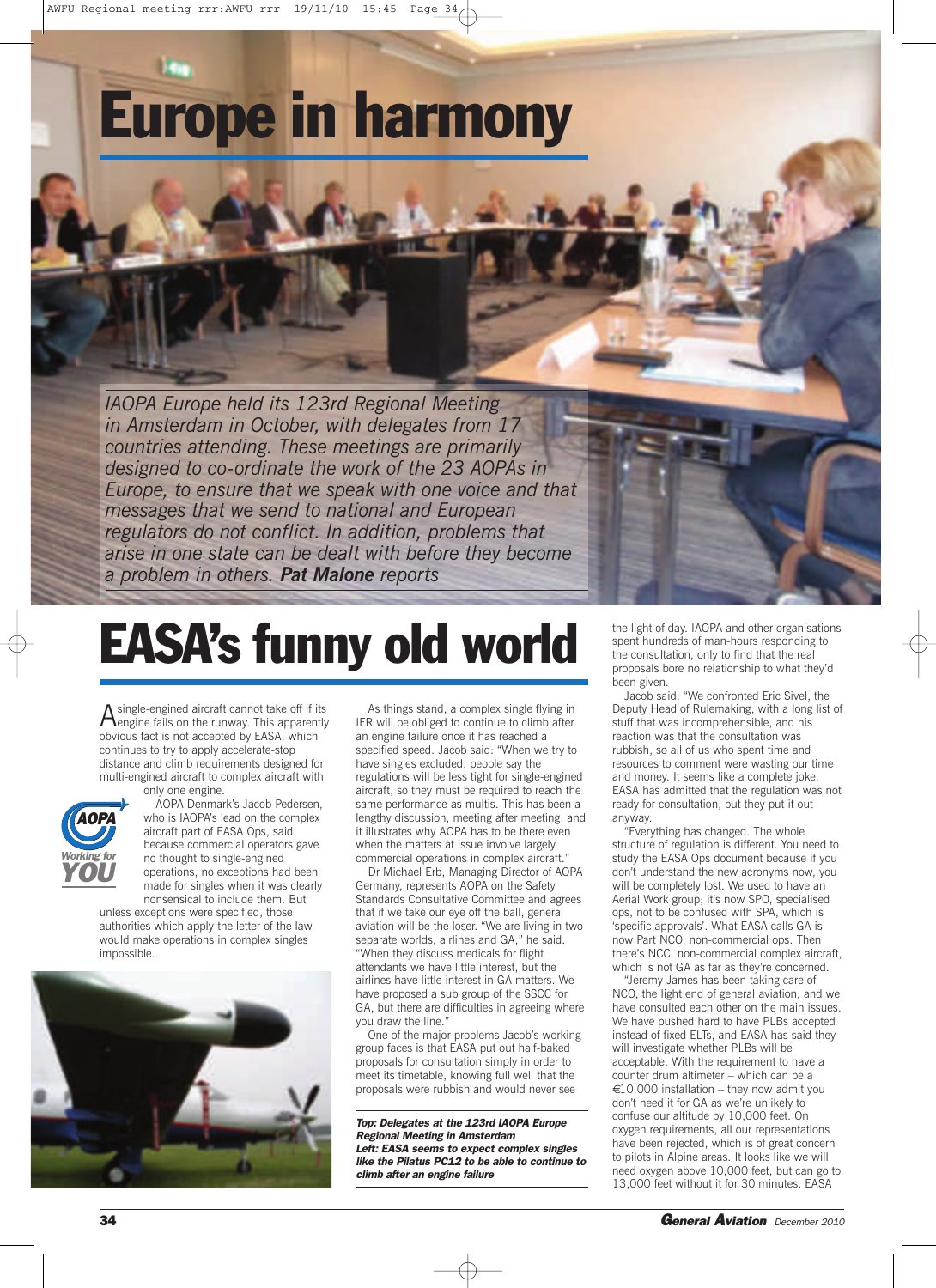simply says this is an ICAO requirement."

IAOPA General Secretary John Sheehan pointed out that EASA was ignoring the qualifications in the ICAO recommendations. "It's a performance based," he said. "It doesn't say you have to do it. It says the PIC has to do a risk assessment to ensure passengers are not affected. EASA has stepped beyond ICAO, and needs to be reminded of that."

The new proposals, Jacob continued, left a great deal to the discretion of the national authorities – good news for the UK, bad news for countries like Sweden and terrible news for countries like Italy. "Acceptable means of compliance are open to interpretation, and NAAs should take into account the scale and scope of the operation," he said.

"From a technical perspective, the regulation is a hundred times better than the original

consultation, but the process has been a complete mess. Originally we were told that the Acceptable Means of Compliance would be binding on the operator, who'd have to pick one that suited his operation. EASA was absolutely firm on that, but at the last meeting, EASA has changed its mind on AMCs so it would no longer be binding – he will be free to write his own AMC, and won't even have to tell the authority! That completely changes the whole structure and scope of the regulation, and makes nonsense of everything we've discussed since the original consultation. It doesn't make sense to have a working group working for a year dealing with these issues, then at the end turn everything on its head.

Lennart Persson of AOPA Sweden is IAOPA's representative on the working group debating EASA Task 66, which is proposed avionics

requirements. One of the main objectives, he said, was to make it possible for avionics engineers to get their licenses in half the time without reducing the knowledge base. "We have put together a core of knowledge that every mechanic should have, then put modules on top," he said. "Then you can work on aircraft, and sign off aircraft, as long as you were signing for a speciality for which you were qualified. Then you can add on modules – autopilots, nav-com and so on – to reach a full B2 licence. Today it takes four to five years to get a full B2, and while you're studying sometimes you don't get paid. Small companies have a problem keeping B2 mechanics because once they're qualified, they're drawn off by the airlines. Unless we make major changes, it will be very difficult to find avionics engineers for GA in the future." ■

## **SESAR maps out your future**

*Everything you needed to know about SESAR but couldn't be bothered to ask explained by Pat Malone*

SESAR – no, stay with me, this is interesting<br>
— has been running for five years and is halfway through creating an air traffic management system that will rule your life if you're still flying in 2020. It is of the first importance, yet many GA pilots say they haven't even heard of it. We've run a lot of SESAR stories in *General Aviation* down the years but it's time for a recap. Please read on.

SESAR, the Single European Sky Air Traffic Management Research programme, is one of the most important projects in which IAOPA is involved. It hasn't intruded much on the consciousness of GA pilots and indeed it won't begin to affect us for a decade, but if we are not closely involved at every stage we will wake up one day to find that GA has been cut out of tomorrow's airspace and the airlines have taken the lot. SESAR is dominated by the commercial sector – the airlines, the ATC providers, the big manufacturers like Airbus and Thales – but IAOPA is in there fighting to ensure that GA is not forgotten.

SESAR is nothing less than a complete rewriting of the system for handling air traffic in Europe. It aims to sweep away national boundaries and artificial airspace constraints and make it possible for aircraft to get from A to B by the most efficient route possible. That means taking a clean-sheet approach to every aspect of air traffic management, and the scope of SESAR is breathtaking – it already has 143 work packages under way and is starting another 43; ultimately there will be 450 projects in train. It covers everything from take-off to touchdown and beyond, including airport, TMA and en route operations, avionics, information management, airspace management and ATC operations. It is a hugely ambitious undertaking. It's nothing to do with EASA; the Single European Sky is a Eurocontrol project, and it includes countries outside the European Union. IAOPA has been working on SESAR since 2005, when what was called the 'definition phase' was set up. There are three of these phases and we're now in the second one, the 'development phase'. The third will be the 'deployment phase', which starts in 2014 and runs to 2020. Something as complex as SESAR cannot be run with occasional volunteers turning up for

the odd meeting; participants must pay their way and must provide a specified amount of work to the programme. IAOPA is contracted to provide 460 man-days to the development phase in the next year. For the definition phase, IAOPA hired the former head of the Danish CAA Val Eggers to represent general aviation. Ultimately the first phase cost us €400,000, although a lot of that was recouped from Eurocontrol when the work was completed to its satisfaction. In the development phase we are represented by Dr Michael Erb, Managing Director of AOPA Germany, and Ben Stanley of AOPA UK.

While AOPA members pay for the work – IAOPA is the only GA representative at SESAR – all of general aviation will get the benefit. So if you can persuade a non-AOPA member to join and make a contribution, that would be helpful. You can tell them they also get a really interesting magazine…

So what are you getting for your money? Here's a brief overview of what SESAR is all about.

#### **The problem**

Europe is conscious that it doesn't make a good fist of handling air traffic. It looks with envy at the USA, where roughly twice as much traffic is accommodated in a given space. The problem is, of course, that European air traffic grew up in 31 separate nations, each of whom did things differently – different categories of airspace with different rules, and artificial national boundaries made everything infinitely more complex. What worked okay in the Viscount era doesn't answer at 600mph if you're flying far out of your way and twiddling the radio dial like the bloke who shuts the submarine hatch in the films. Europe has been trying to improve the situation piecemeal, but Eurocontrol decided to start all over again and build an air traffic management system the way you would if aviation had been invented today. The first thing was to define exactly what was needed. Then that framework was given to something called the SESAR Joint Undertaking (SJU), which is researching how it might be implemented. IAOPA is part of the Joint Undertaking.

The SJU also includes the air traffic service



*Above: AOPA UK's Ben Stanley (seated) with Blazer Krupa (Poland) and Jim Brennan (Ireland)*

providers, their staff associations, the military, airport operators and other 'stakeholders', but it is dominated by the commercial end of the business. Airlines have a huge amount to gain from SESAR, and not just in terms of fuel and delay costs – from 2012 they will have to start paying emissions charges, which is concentrating a few minds at this time of penury. Airbus is a major player at the SJU, while companies like Thales are there because they will have to provide the avionics which will allow aircraft to stick to the trajectory accuracies SESAR will require. Now a lot of these guys don't have much time for GA, and ➔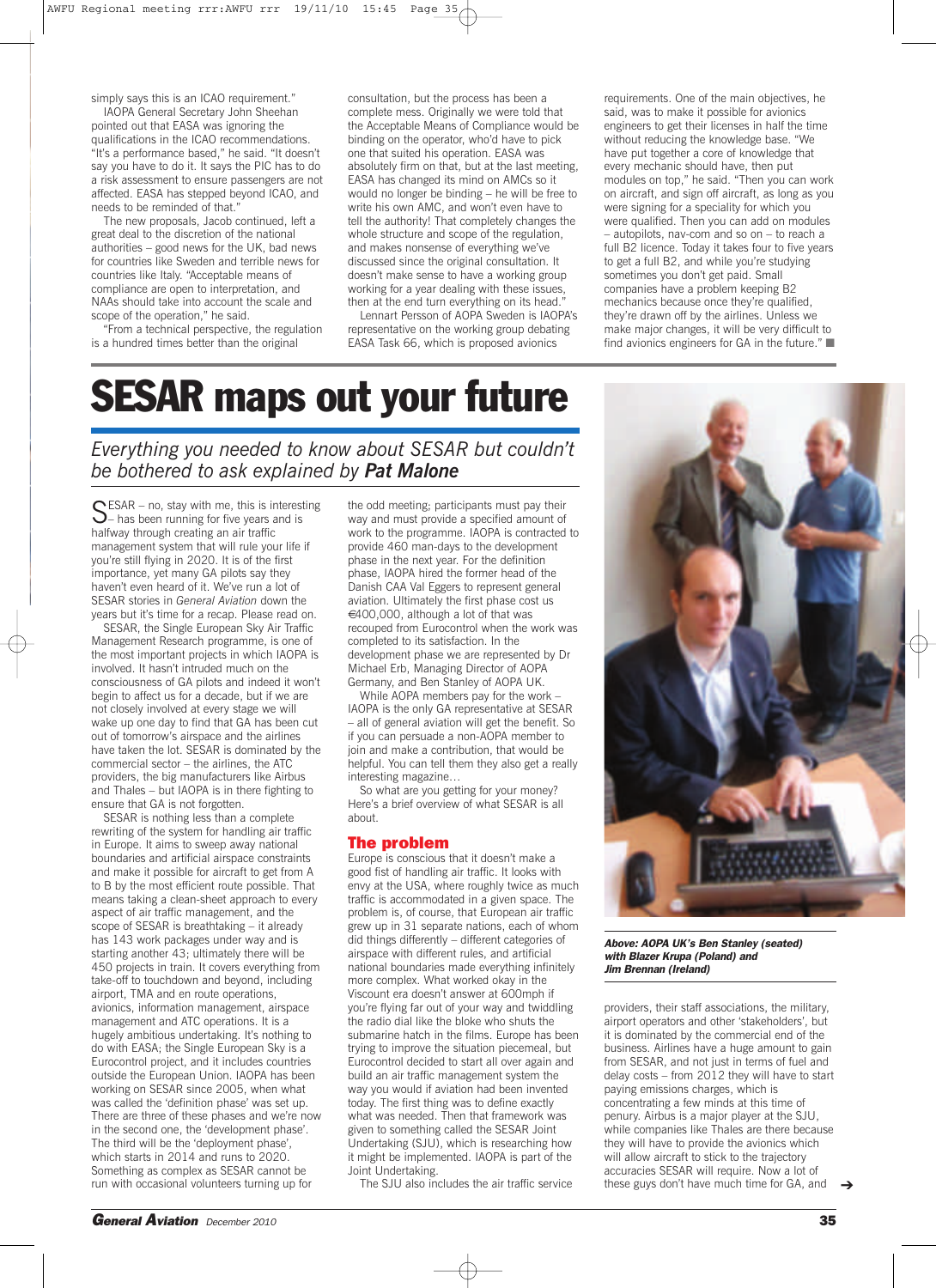

→ given free rein they'd cut us out altogether. IAOPA is there to make sure GA gets a fair crack of the whip.

Undoubtedly, GA will be the loser from SESAR. The airlines will get the benefits, we'll get stuck with upgrading our avionics and so forth for little identifiable advantage. Being branded a loser, believe it or not, is partly a good thing; the European Union provides for compensation for those who are proven losers in such circumstances. If, for example, there is a requirement for certain avionics to be installed by GA in order to conform with SESAR, then the law requires that the cost be ameliorated by the provision of positive services, or even tax breaks and subsidies. How this works in practice is yet to be established.



When Dr Erb started working on SESAR in 2005 it was called SESAME, and then as now IAOPA was the only GA representative. We were lucky enough to engage the services of Val Eggers during the definition phase; some of the airlines wanted to hire his consultancy and indeed tried to poach him, but he stuck with us.

We were able to get 28 amendments accepted at the definition phase, mainly dealing with GA access to airspace, airports and services such as weather information, notams and traffic en route. While all this is agreed, there is no common technical vision as to what it might entail. As Dr Erb says: The airlines do not want to discuss anything but Mode-S Extended Squitter or ADS-B under NextGen in the United States."

Val Eggers has retired, and Ben Stanley of AOPA UK has taken over for the development phase. In a presentation to the IAOPA Europe Regional Meeting in Amsterdam in October he outlined the enormous potential impact of SESAR on GA operations. "SESAR is a little less near-term than some of the other problems we face but it has the potential to have the most impact on our flying," he said. "It's a whole new means of organising European airspace and it affects us at every level – capacity constraints, costs, environmental issues, ATC, equipment, nothing is excluded.

"The large manufacturers like Airbus and Thales on the SJU have a certain focus, and we seek to influence what they are doing. SESAR is a research programme, backed by a plan of action covering about 15 years during which they will develop every technology to a point at which it can be deployed. They want

prototypes, flight trials, ground equipment, airborne equipment… but while it's a research programme in name, in character its slips into policy because it is developing standardisation and effectively producing a regulatory road map."

### **Trajectories**

Access by general aviation to the IFR environment poses particular questions. "We are talking about time-based operations," Ben says. "An IFR flight plan will require an aircraft to be at a certain point at a certain time, plus or minus one minute. For an airline with a Smiths 10.6 FMS that's not an issue – they can give you seven seconds – but for someone hand-flying in IFR it may be rather more difficult.

"The next step is trajectory-based operations, where instead of filing a flight plan you file a trajectory and promise to maintain a certain path and altitudes to within very tight constraints. There must be room for the aircraft which is flying IFR without dual FMS, and we are fighting for that at the moment.

"The ultimate goal is to move to a performance-based system where if you want to fly direct, you can do that… but GA doesn't want to have to fly outside of huge chunks of airspace because you're required to have dual FMS inside it. We are working to identify ways of being interoperable. We don't want to have to adopt VDL-2, or ACARS, but 4G may be a possibility if it's secure.

"Having a scope of regulation that doesn't

#### *Left: time-based trajectories are fine for sophisticated aircraft like the Airbus A380, but what about those without dual FMS?*

respect all user requirements is not in the spirit of SESAR or the European Parliament, but SESAR struggles to understand where GA fits in. They are committed to finding ways to create benefits for GA. SESAR is going to look at financial incentives, tax incentives, fees, route charging incentives, equipage incentives, even subsidies. Within six months I expect there will be more clarity."

And what about VFR traffic? Or as SESAR might say, what is VFR traffic? "Anything that can't give them a flight schedule two months in advance puzzles SESAR," Ben says.

In early October John Sheehan, Michael Erb and Martin Robinson met with the Executive Director of SESAR Patrick Ky and his Chief Economist to ask for a work programme that concentrates solely on the needs of GA. Michael says: "There was originally one project on navigation solutions for GA but this was suspended, probably because it involved only one company and one technology. At the meeting we produced a paper and said we wanted our own project, which we are driving, doing a segmented analysis of what GA needs. We quoted from the European Parliament's resolution supporting general aviation. This was accepted, and we have made proposals on how such a project for GA could be structured. We need to bring in our own avionics companies, like Airbox, Butterfly, makers of the FLARM, Funkwerk, who make a low-cost transponder and radio, Jeppesen, and others. The meeting was fruitful – we didn't get any signatures on contracts, but they know that this is a problem for the SESAR JU, because everything develops very slowly."

Martin Robinson added: "One of the areas where we are weak, and SESAR is weak, in not understanding fully the different segments of GA. IAOPA needs to think about where GA fits into SESAR and produce a draft working paper to support this workshop. We need to invite other GA organisations to come for a discussion – find out where the sports parachutists, helicopters, gliders, ultralights fit in. What we want out of SESAR is better access to airports, better access to airspace, more direct routings without increased distance and fuel burn. Without IAOPA pushing for these things, SESAR will not do them. It's a long road, but we will keep the pressure on." ■



**36** *General Aviation December <sup>2010</sup>*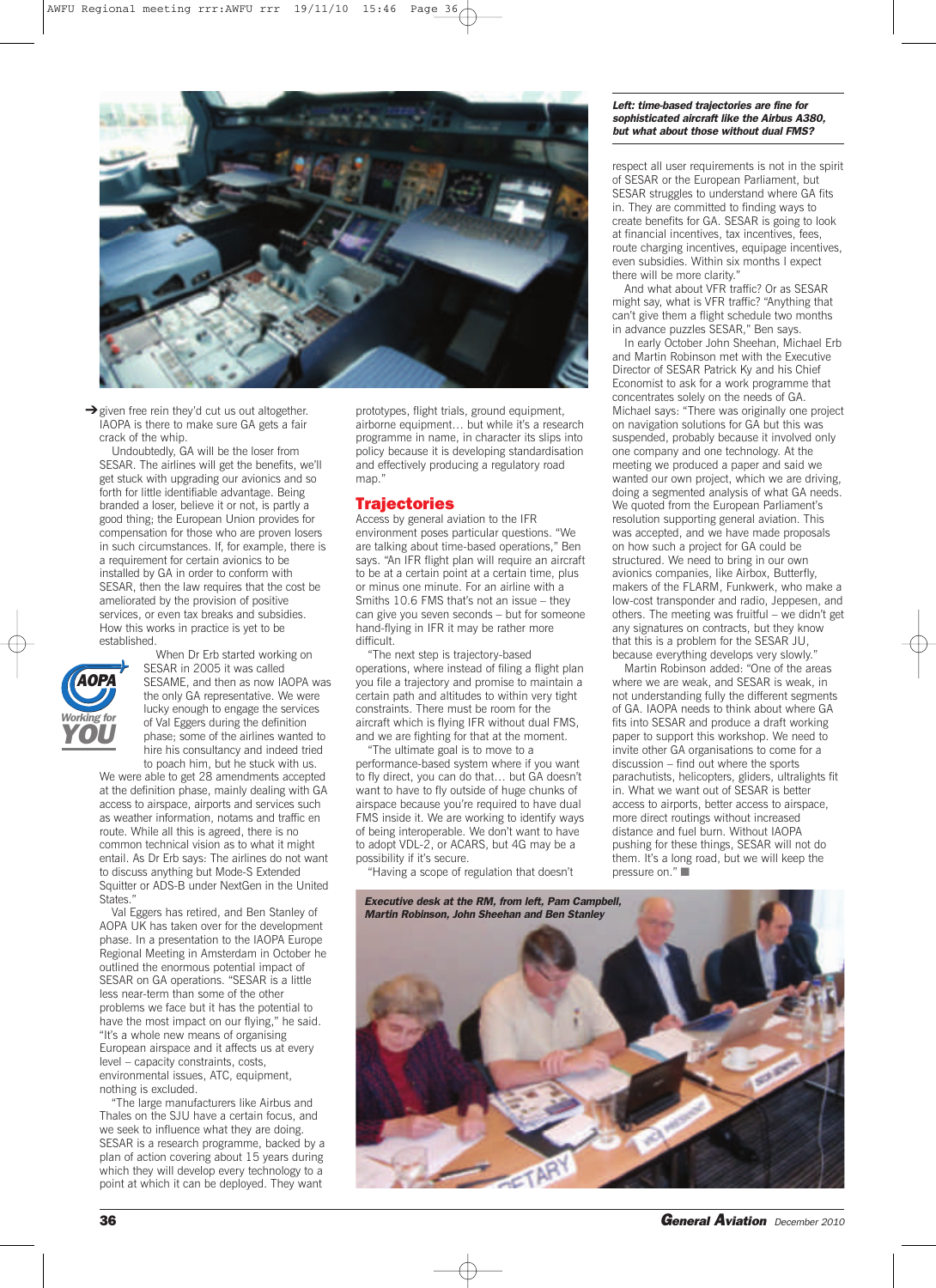# **Unleaded avgas spreads**

Robust discussions on the future supply of aviation fuels set some European AOPA members against their American counterparts as the issue was classed as a battle in the continuing trade war between the two continents. While unleaded avgas has been available in parts of Europe for more than 20 years, America wants to "reinvent the wheel" in order to dominate the global market, according to AOPA Sweden's Lars Hjelmberg.

Lars owns the Swedish oil company Hjelmco Oil, which pioneered unleaded avgas 30 years ago and has 70 percent of the Swedish market. The US Environmental Protection Agency's recent demand that the lead be got out of avgas in short order has caused a frisson in America, but they are not prepared to look at what has already been achieved beyond their shores, Lars said.

Unleaded avgas was spreading across Europe, he added. "This year it will be produced in Poland, Sweden and France. Total in France has decided to launch a 91 octane unleaded, a similar fuel to that which has been produced in Sweden for 20 years, but slightly less quality. That is based on a US military standard used for UAVs with Rotax engines, which have problems if they use 100LL.

"In Sweden we produce unleaded avgas to a US civil standard, while Poland is producing 91 octane, too. So we've got three producers, one in the south, one in the centre of the continent and one in the north which can provide for the entire European Union. Swedish fuel has approvals for use in Continental, Lycoming and Rotax engines. The military grade as yet only has Lycoming and Continental approval, but others will come.



*Above: engines like the Continental IO-240B can run on unleaded*

"The problem has been that you are required to follow the Pilots Operating Handbook on which fuel you use, regardless of what the engine manufacturer approves. If Piper or Cessna say in the POH that leaded avgas must be used, then it doesn't matter what Lycoming allows. Quite often the POH and the engine plaque disagree on what you can use. The aircraft manufacturers have not co-operated to change the fuel requirements in their POH. Piper says they don't have the resources to change all old POHs, Cessna says the same.

"But EASA is going to take a lead in this, and will soon issue a special Airworthiness Bulletin in which they will say the Swedish fuel is useable in all aircraft with the approval of the engine manufacturer, regardless of what the POH says. This is also assumed to apply to

(See separate story on EASA's fuel SIB.) Some countries were also looking at encouraging the switch to unleaded avgas with tax incentives, he added. "The Swedish Environment Agency has been trying to get lower taxes on unleaded – today the tax on both fuels is the same. Because the military standard is classed as a new product, there is the possibility of having it tax-free for five years because of its environmental benefits. I have tried to co-ordinate this with Total in France, but they seem little interested in end-user taxes and they have directed me to the French finance ministry.

"But the Swedish Environment Ministry requested a report from the Swedish CAA, which is now out for comment, and it looks like at least in Sweden, we are making good progress."

Mogas as a substitute is not promising, partly because power is compromised by Europe's stipulation on ethanol content. Blazej Krupa of AOPA Poland, himself an oil industry executive, said: "Mogas in Germany has high content of ethanol, which is forbidden in other countries, and by Rotax for use in their



*Above: Lars Hjelmberg (left) of AOPA Sweden with IAOPA Senior Vice President Martin Robinson*

engines, so they are withdrawing mogas in Germany and will be refilling mogas tanks with 91 UL."

The main difference between Europe and America is the relative number of aircraft that can use unleaded without modification. In Europe, the JAA largely killed off the highperformance light twin and more than 90

➔

### **Green light for unleaded from EASA**

EASA has authorised the use of unleaded avgas in all engines where it is permitted by the engine manufacturer. EASA Safety Information Bulletin No 2010-31, issued in November, concerns Hjelmco 91/96 UL and Hjelmco 91/98 UL and reads:

"This SIB is published to inform all owners and operators of aeroplanes powered by spark-ignited piston engines about the use of unleaded Hjelmco Avgas 91/96 UL and unleaded Hjelmco Avgas 91/98 UL produced by Hjelmco Oil Inc.

"Hjelmco Avgas 91/96 UL and Hjelmco Avgas 91/98 UL meet the requirements of MIL-G-5572 and ASTM D910-07 for grade 91/96 and 91/98 fuel (except of colour), as well as the requirements of ASTM D7547-09. Hjelmco Avgas 91/96 UL or Hjelmco Avgas 91/98 UL may be used, if approved for the particular engine types. No additional approval is required for the aeroplane, provided the aeroplane is already approved for operation with Avgas (according to ASTM D910,

Def Stan 91-90, Mil-G-5572, GOST1012-72 or equivalent) and the engine is already approved to use Avgas 91/96 UL, Avgas 91/98 UL, Avgas 80/87, Avgas 80, Avgas 78 or, for Kalisz engines only, Avgas 91/115. This is information only.

Recommendations are not mandatory." The SIB warns that use of unleaded avgas in non-approved engines could lead to damage or ultimately failure due to the lower Motor Octane Number of the fuel compared to avgas 100LL. It makes a number of recommendations:

*Above: Lars Hjelmberg's company has 70% of the Swedish market*

MCO<sub>31</sub>

● Verify that the engine is approved for use of avgas 91/96 UL, Avgas 91/98 UL, in certain cases

- Avgas 91/115 or lower octane. ● Verify that the engine has not been modified or altered and meets specifications of the original engine type certificate.
- Check the engine data plate for octane requirements and confirm stamped 91/96 or less.
- Check the temperature limitations in the engine operating manual.
- Check the engine temperature limitations in the POH or Aeroplane Flight Manual. These values should be equal or lower than the temperature limitations of the engine operating manual.
- Install on each fuel cap a label from Hjelmco Oil or make your own placard identifying that Hjelmco Avgas 91/96 UL and Hjelmco Avgas 91/98 UL are acceptable fuel for the aeroplane.
- For Lycoming engines only, when using unleaded avgas, update POH and engine manual specifying that engine oils must be used as detailed in Lycoming SI 1409A.